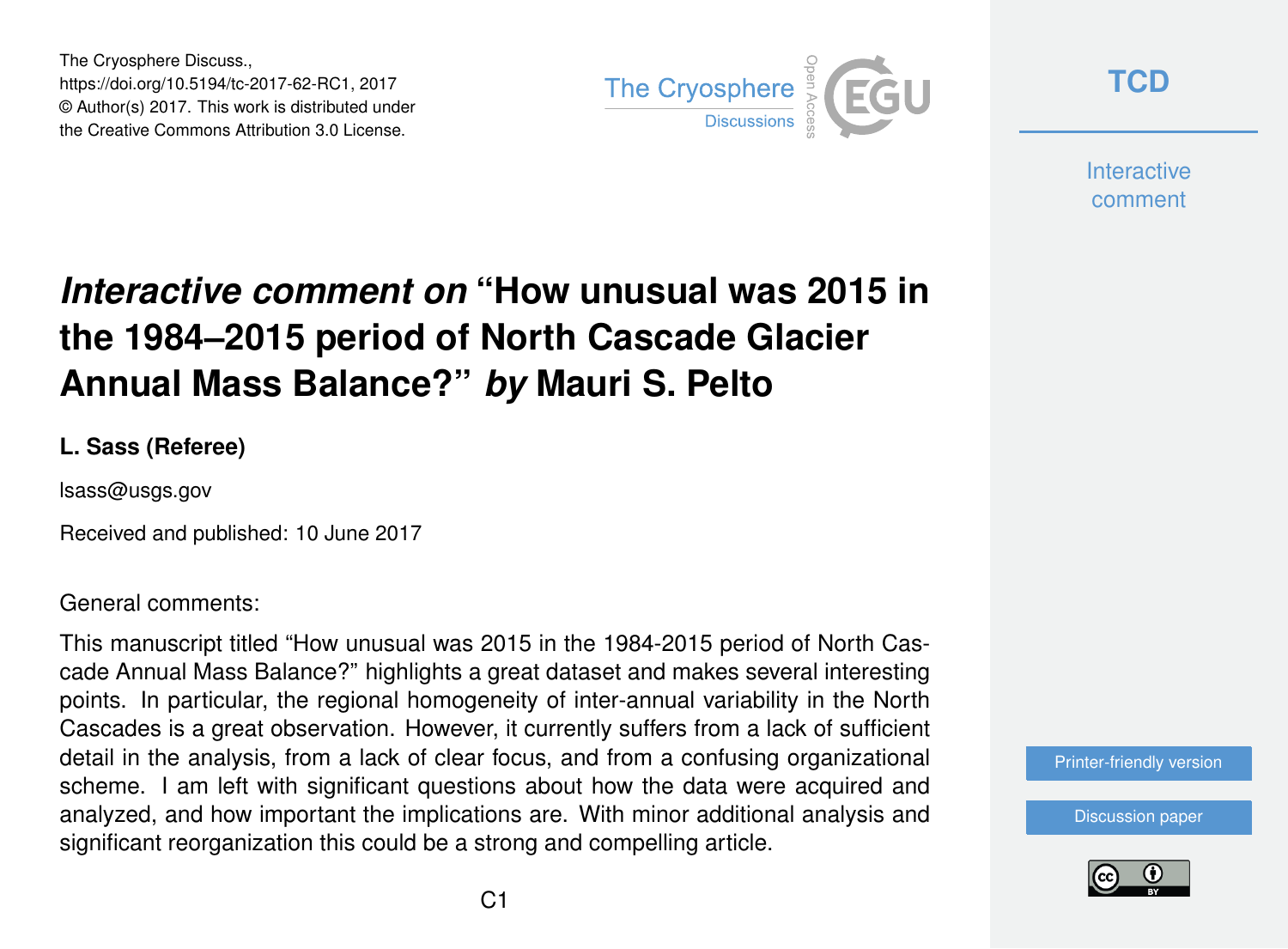Specific comments:

The title suggests an evaluation of how much of an outlier 2015 was in terms of North Cascades annual glacier mass balances. The results show that 2015 was the most negative year during the period of record, but there is no statistical analysis to quantify the "How unusual" part of the title.

The first six sentences of the abstract contain a lot of detail that does not help the reader to understand the project, analysis or conclusions. Condense these into one or two sentences.

Section 2.0 Climate This section is part introduction to the region and part discussion that belongs after the mass balance results. Reorganize this section to reflect that. Section 2.0 should be some sort of site introduction that tells us about the North Cascades (and includes but is not limited to regional climate). It should also include something about total area, total glaciated area, elevation range, etc. All of section 2.1 Climate in 2015 should be moved to the discussion (prior to or combined with section 5.0 Climate correlations).

Section 3.0 Methods This section needs to include more details. At the very least, include what kinds of measurements are made, and what the AAR is calculated from. Describe the uncertainties better. This manuscript largely ignores uncertainties, and presents all of the numbers as if they are exact even in cases where they are not. Present uncertainties with the results, and in places where that is not possible the statements need to be re-worded to reflect why the uncertainty is unknown. At present, the only mention of uncertainties are two sentences devoted to citing previous work. The cited paper on uncertainties (Pelto, 2000) only looks at the random variability based on sampling strategy, it does not incorporate any geodetic check to assess for bias. Even a very small bias can create large errors in cumulative balances over time (e.g. Fischer 2011), which would have an impact on the % volume change.

Section 4.0 Results If the glaciological balances are robust in part due to the large

**Interactive** comment

[Printer-friendly version](http://www.the-cryosphere-discuss.net/tc-2017-62/tc-2017-62-RC1-print.pdf)

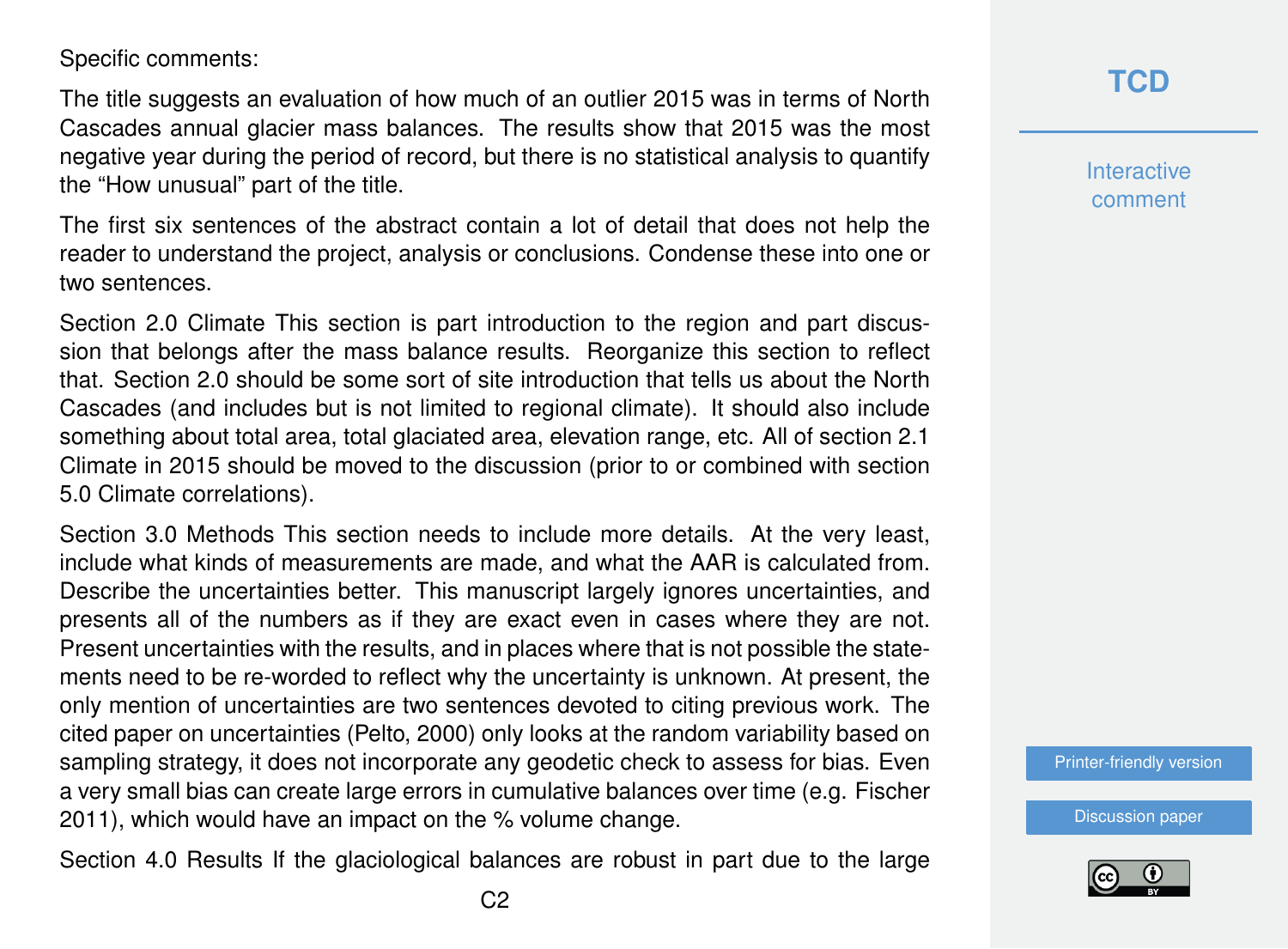sample numbers, then add a table with the number and type of measurements at each glacier. Add uncertainties to all of the reported numbers. Again, like the comment on the title, it would be appropriate to use a statistical test to quantify how much of an outlier 2015 is.

Section 5.0 Climate Correlations It would be useful to evaluate the direct correlation between mass balances, snowpack at the SNOTEL sites mentioned previously, and the average ablation-season temperatures. All of this data is mentioned in the manuscript, yet no formal analysis was made. That is the intermediate step linking broad-scale regional forcing mechanisms to the actual climate at the scale of the North Cascades region.

Section 6.0 Conclusions The conclusions do not mention 2015. Based on the title I expected that to be the core of the paper. After the first two sentences, the entire paragraph reads like a part of the discussion, citing other papers on the potential impacts of continued mass loss from the North Cascades Glaciers. Move this to the discussion and replace it with conclusions about 2015, the correlations with climate, and the correlations with regional forcing mechanisms.

Line comments:

P1L7 Remove the comma after "range"

P1L10 Add "Monitoring of" or similar before "Foss Glacier"

P1L11 Change "has" to "had", or remove "has" entirely.

P1L12 This statement is only partially correct as the paper uses glacier mass balance data from NCGCP, NPS, and USGS to compare to regional climate. Please reword to be precise.

P1L15 Here and elsewhere in the manuscript change the dashes separating a range of numbers to en-dash(–), and the dashes that represent negative values to minus signs  $(-).$ 

**[TCD](http://www.the-cryosphere-discuss.net/)**

**Interactive** comment

[Printer-friendly version](http://www.the-cryosphere-discuss.net/tc-2017-62/tc-2017-62-RC1-print.pdf)

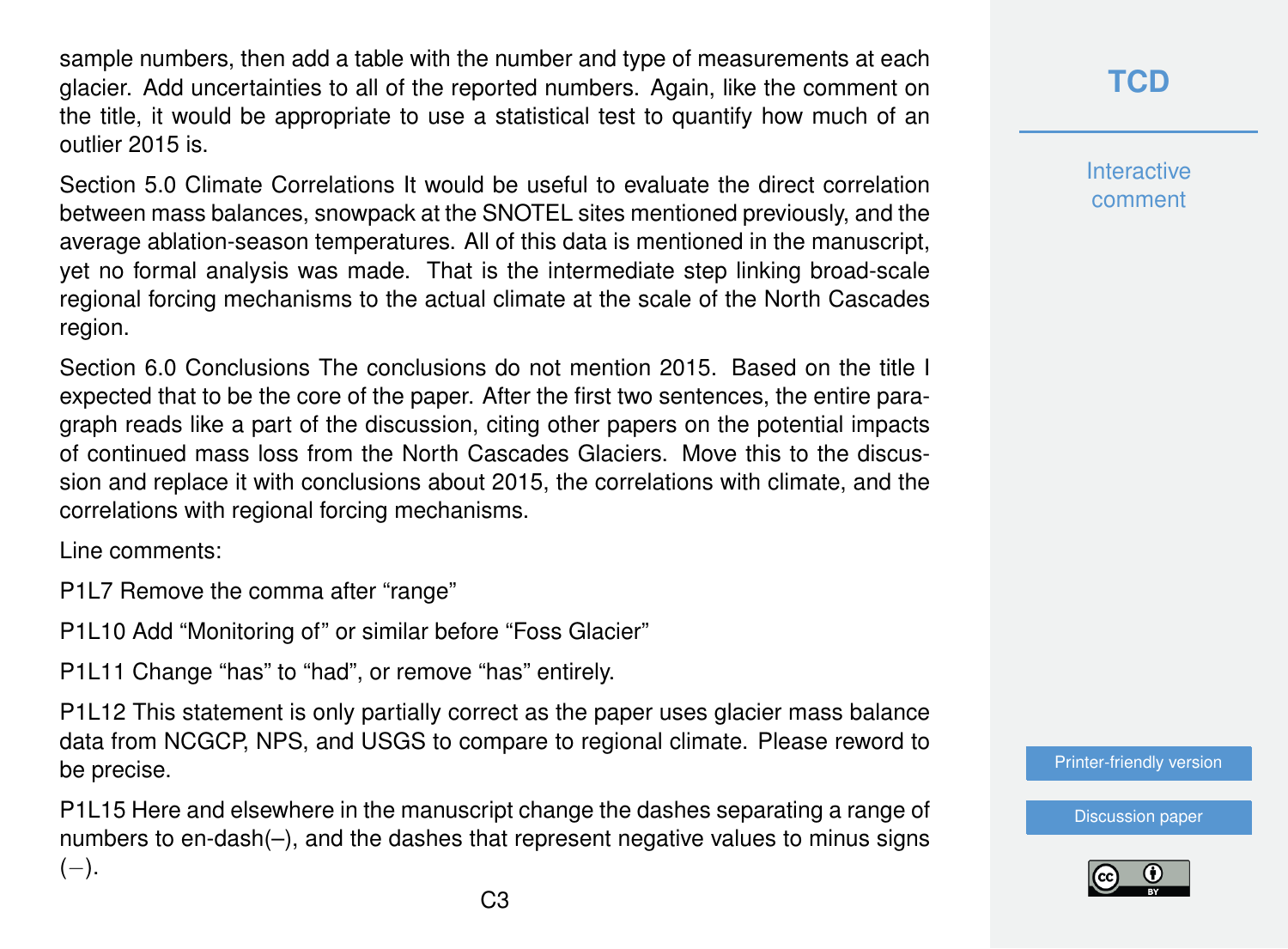P1L13 The sentence starting with "The mean annual. . ." is superfluous, primarily functioning to alert the reader to the fact that the units in the following sentences are in m w.e. Delete the sentence and change the units. If you want to keep the mention of WGMS work it into one of the first two sentences.

P1L15 Remove the apostrophe in "glacier's"

P1L16 This sentence is written as if 30% volume loss is precisely calculated in the manuscript, which is an overstatement. The cumulative loss number needs an uncertainty, or at the very least needs to be rewritten to qualify that the % volume change is based on estimated ice thickness for most of the glaciers and on a mass balance time series that lacks geodetic constraint. See comments below.

P1L19 The sentence starting with "The correlation coefficient of Ba. . ." is misleading, given that the previous sentences are referring to 2015. In the text it is pointed out that balances for South Cascade end in 2012, so there is no correlation between NCGCP glaciers and South Cascade glacier in those years.

P1L21 The last sentence of the abstract is not well developed in the manuscript. I think it is beyond the scope of this manuscript. If it is included it needs to be supported in the discussion.

P1L27 Here and elsewhere I encourage the use of the "Oxford comma", meaning the comma between the second to last and last items of a list. E.g., a list should look like a, b, and c, rather than a, b and c. This resolves the ambiguity between lists and clauses.

P2L2 delete "for example"

P2L4 replace "North Cascades and in the conterminous United States" with "conterminous United States, both in the North Cascades:"

P2L7 add a comma after "elevation". Add a comma after "others".

P2L17 Add comma on either side of "Foss Glacier", or delete "One other glacier".

**Interactive** comment

[Printer-friendly version](http://www.the-cryosphere-discuss.net/tc-2017-62/tc-2017-62-RC1-print.pdf)

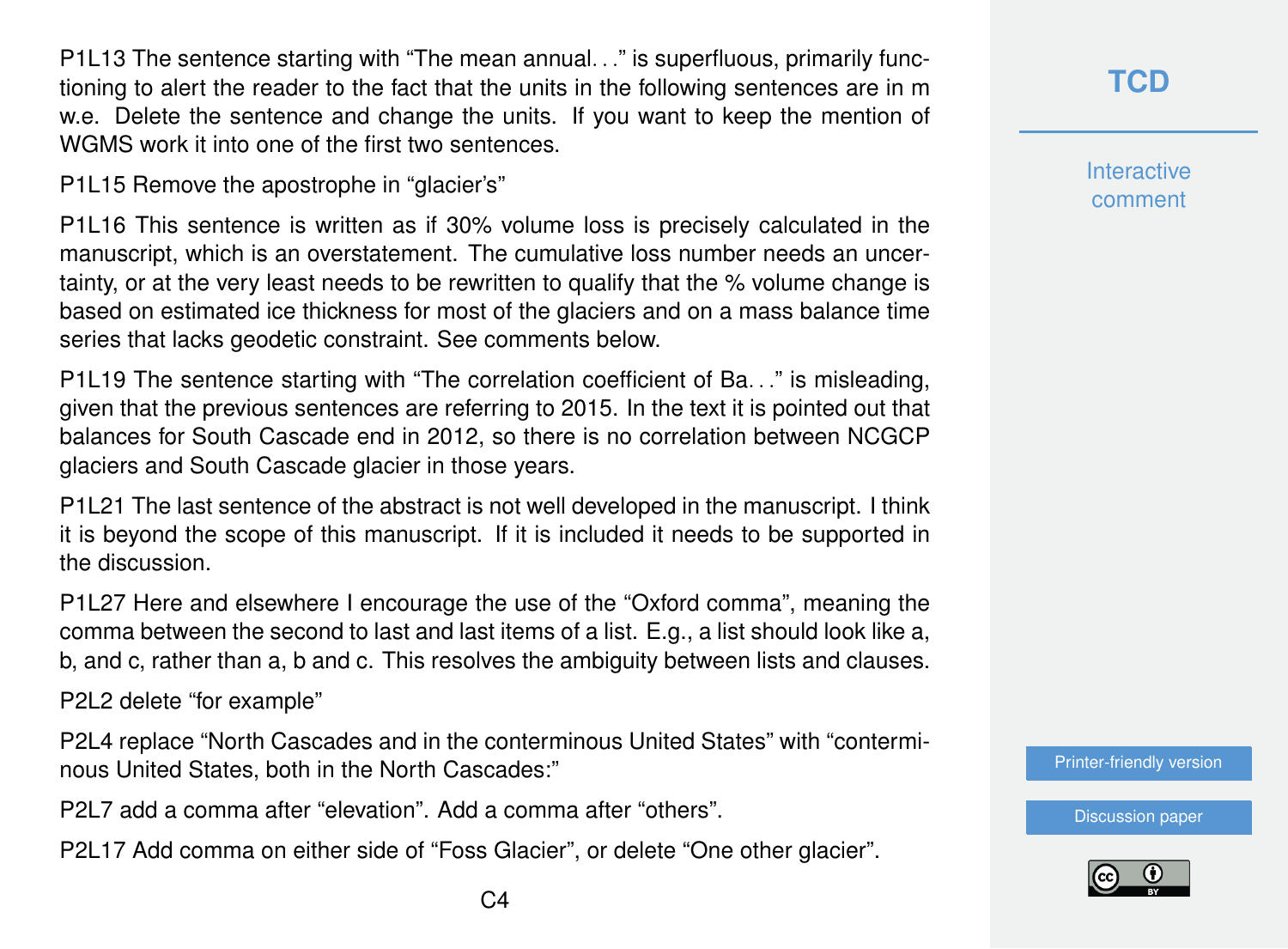P2L20 Add a comma after "Columbia Glacier" or delete "One glacier,".

P2L22 Reword. Perhaps: "Combined with South Cascade Glacier, this network represents the best distribution and density of direct measurements of glacier mass balance over a given mountain range. This allows us to separate the impacts of geographic characteristics and climate on glacier mass balance, and place the exceptional 2015 mass balance year in context."

P3L16 Why examine May-September and June-September? I suspect it has to do with the fact that most of the ablation measurements are made June-September, yet May is also part of the ablation season? Explain.

P4L18 Figure 2. Directly contradicts this statement, showing 3 years with freezing levels above 1500m. Revise the statement or revise the figure if there is an error in the figure.

P5L25 You have already defined Ba, however for most readers it would be easier to read if it was written as annual balance rather than abbreviated.

P5L28 This is the third time this description shows up in this paper. It should be presented once, either here on in a site introduction.

P5L31 Why bring up key geographic variables? Either give us data on what those variables are, and use that data in the analysis, or make a more useful statement.

P6L27 Starting with "The mean Ba. . ." These are not results, they belong in the discussion.

P6L30 These citations have measured thicknesses for a couple of glaciers in this study, most of the glaciers have not been measured directly, and it should be pointed out that most of the thicknesses come from Post et al., (1971) which are qualitative estimates based on measured thicknesses of a couple of glaciers. Either present measured thicknesses or be more precise in describing the given data. Strengthen your argument by showing that even with maximum plausible ice thicknesses the % volume change is **Interactive** comment

[Printer-friendly version](http://www.the-cryosphere-discuss.net/tc-2017-62/tc-2017-62-RC1-print.pdf)

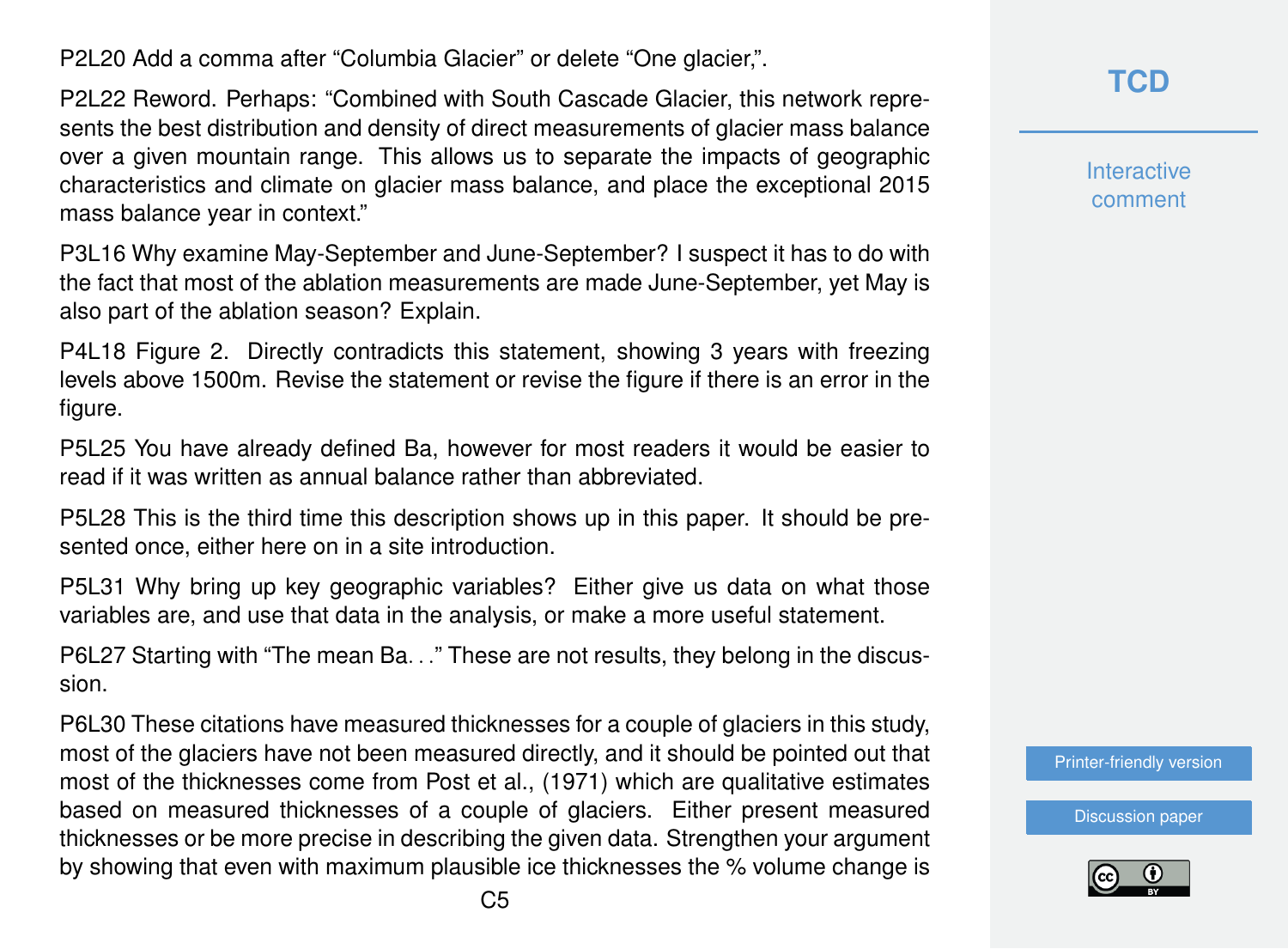large.

P7L4 Most of section 4.3 is giving an introduction to what AAR is and what it means. It does not belong in the results. The actual results here could be combined with the previous section as it should only be 1-2 sentences.

P8L31 This sentence about "the global climate signal is the dominant driver of mass balance losses" is not well developed. What correlation are you talking about? If you have done some sort of analysis present it. Either develop the idea or delete it, both here and in the abstract. In any case, the citation of Zemp et al., (2015) is appropriate for "the cumulative mass balance records of glaciers in various alpine glaciated regions around the globe", but not the "indicate the global climate signal is the dominant driver of mass balance losses" part of that sentence.

P15 Table 1. Accumulation seems to be unused in the analysis. The area and elevation values do not have any context. Mention the range of glacier areas and something about the elevation ranges within the North Cascades in a site description.

P18 Table 4. Table 4 seems like a little bit of a waste, as all it does is compare 2015 to the mean value. Why not do a multi-variable regression between the annual values of April-1 SWE., Summer temperature, and mass balance values?

P20 Figure 1. The resolution of this figure is very low. Consider using a hillshade in addition to color coding the elevation. Please change the symbology to clarify the difference between glaciers and water. Perhaps make the glaciers white with a thin blue outline. Add a small inset with an overview map showing where the North Cascades are. Add a north arrow. Add some position information (as in a few latitude and longitude marks on each side).

P21 Figure 2. Why is there such a difference between these freezing levels and those in table 4? What do you use these freezing levels for? I assume that the purple arrow points to the summit elevation of Mt. Baker? If so, be explicit. Also, "Mt. Baker" looks

## **[TCD](http://www.the-cryosphere-discuss.net/)**

**Interactive** comment

[Printer-friendly version](http://www.the-cryosphere-discuss.net/tc-2017-62/tc-2017-62-RC1-print.pdf)